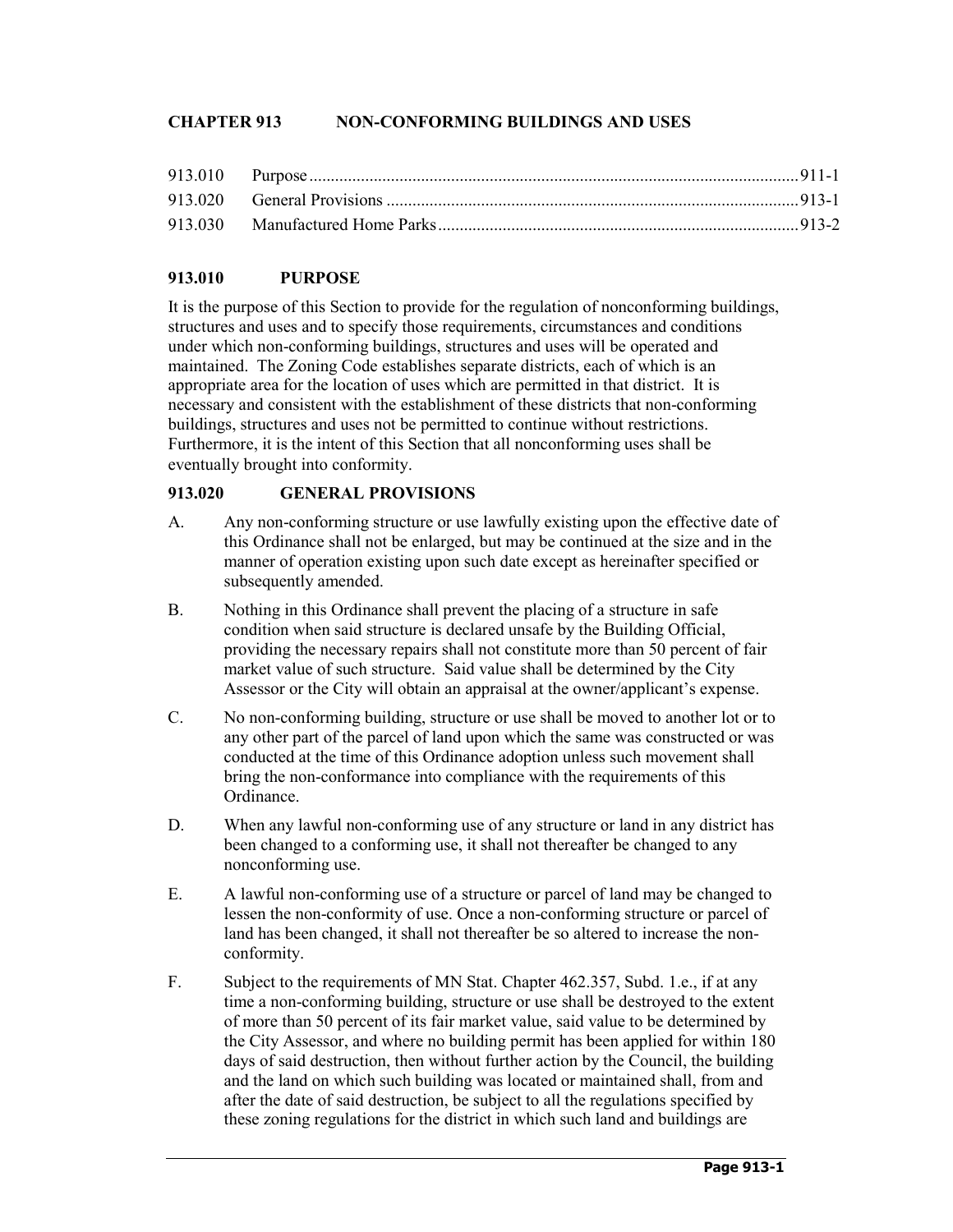located. Any building which is damaged to an extent of less than 50 percent of its value may be restored to its former extent. Estimate of the extent of damage or destruction shall be made by the Building Official.

- G. Whenever a lawful non-conforming use of a structure or land is discontinued for a period of one year, any future use of said structure or land shall be made to conform to the provisions of this Ordinance.
- H. Normal maintenance of a building or other structure containing or related to a lawful non-conforming use is permitted, including necessary non-structural repairs and incidental alterations which do not physically extend or intensify the non-conforming use.
- I. Alterations may be made to a building containing lawful non-conforming residential units when they will improve the livability thereof, provided they will not increase the number of dwelling units or the non-conformity.
- J. Non-conforming, non-income producing, residential units may be expanded to improve livability as a conditional use, provided that the non-conformity of the structure will not be increased.
- K. Any proposed structure which will, under this Ordinance, become nonconforming but for which a building permit has been lawfully granted prior to the effective date of this Ordinance, may be completed in accordance with the approved plans; provided construction is started within 60 days of the effective date of this Ordinance, is not abandoned for a period of more than 120days, and continues to completion within two years. Such structure and use shall thereafter be a legally non-conforming structure and use.

## **913.030 MANUFACTURED HOME PARKS**

For the purposes of applying Sections 913.010.D. and 913.010.G. to Manufactured Home Parks which are made non-conforming by land use zoning district, such Manufactured Home Parks shall be required to adhere to the following standards:

- A. A manufactured home in a non-conforming manufactured home park may be moved, relocated, or replaced on condition that the replacement manufactured home shall comply with Minnesota Statute Chapter 327.20 Subdivision 1, paragraph (3), or the following standards, whichever is more restrictive: No manufactured home shall be located closer than three feet to the side lot lines of a manufactured home park, if the abutting property is improved property, or closer than ten feet to a public street or alley. Each individual site shall abut or face on a driveway or clear unoccupied space of not less than 16 feet in width, which space shall have unobstructed access to a public highway or alley. There shall be an open space of at least 10 feet between the sides of adjacent manufactured homes including their attachments and at least three feet between manufactured homes when parked end to end. The space between manufactured homes may be used for the parking of motor vehicles and other property, if the vehicle or other property is parked at least 10 feet from the nearest adjacent manufactured home position. The requirements of this paragraph shall not apply to recreational camping areas and variances may be granted by the State Commissioner of Health in manufactured home parks when the variance is applied for in writing and in the opinion of the Commissioner the variance will not endanger the health, safety, and welfare of manufactured home park occupants.
- B. A non-conforming manufactured home park shall be permitted to replace individual manufactured home units which are damaged as a result of catastrophic